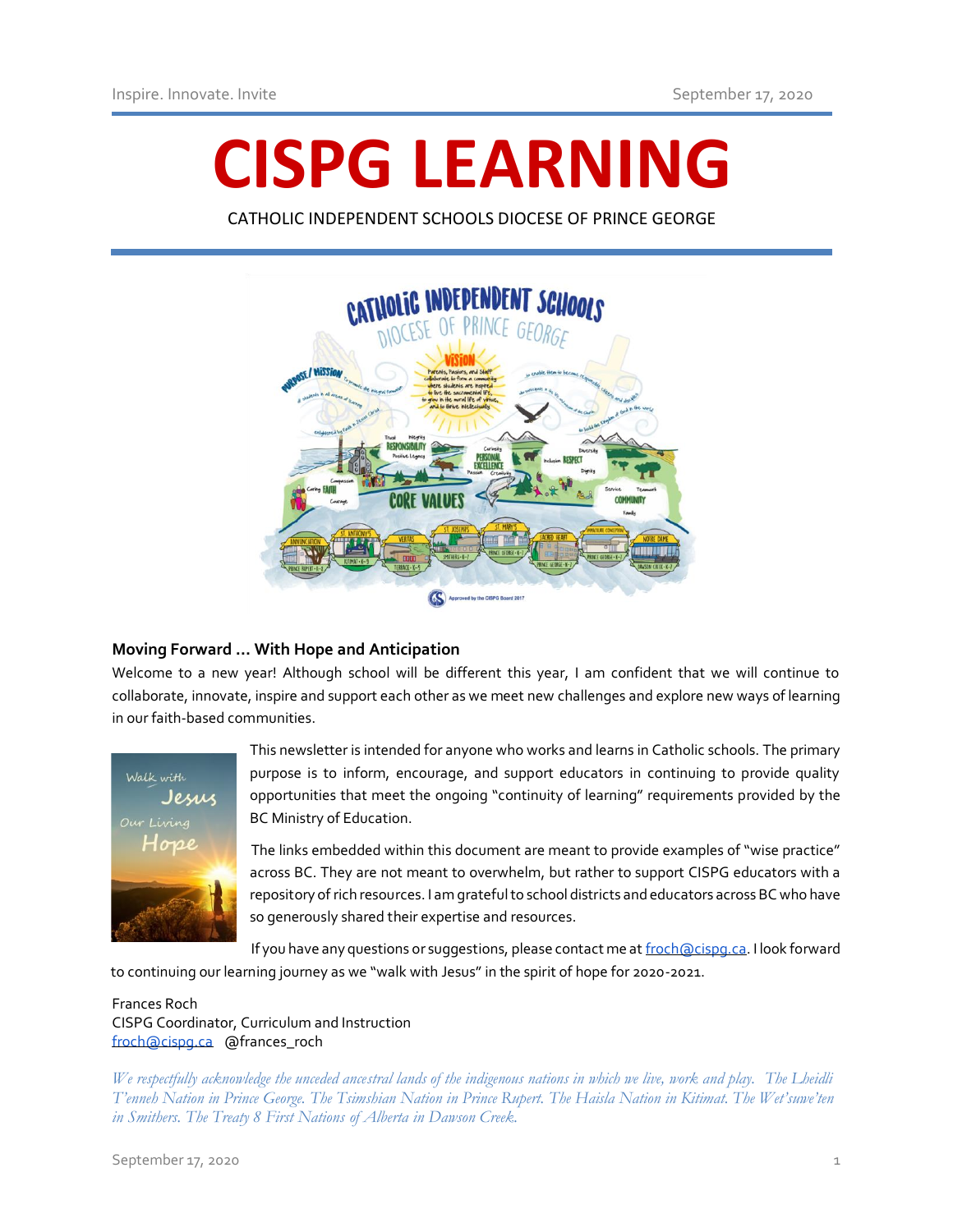



- **LITERACY** Adrienne Gear Check out her latest blog post for some new and old<br>favourites covid and non-covid options! Click this **[blog link!](https://readingpowergear.wordpress.com/)** Adrienne also has a new book titled "Powerful Writing Structures". Follow her on Twitter @AdrienneGear.
	- The Ministry of Education has announced that free online learning [modules](http://clicker.eshelf.org/ls/click?upn=PGT6ayCGxzWkv0w2kSGuNtlz5xqAt133H4VrbS-2F5k2QvRuxLx7Vy5QquVCqpttswnU4Y_IpA7hxueGg5XIsiAxedwPL77Bm89quAa5Gga3EO37FO8EBz1k7qiFjwHI7qVJoOAbF12z5n-2FcrNFvCvUrNH5zjDHx3ER7xhESggVlGdipAADBzxOHlWGItrr-2BLkJzZqxKWK5W8I7gMKXdVizWOgMci-2FE78-2Bo55pZIiIkBUpn7vIiVYdjdB5ehAT97Kg6eGSfGZjm5qMphCG5SkjMcs1IGsjRxQG3ieYHyhluMikh7-2FGbl2OVi7cjv1Jr9K4iKpCAczQ2Xt0QjD36KkVAsuv3UeqcpJBZ8tcGWl8yJOAbIwjSbngAc5J8K5E3IW8tswvAp-2B-2BwgPq5ciyFP0QOmBvC-2FNTZe-2FoJ3xtr38IOLF4CmDAQMmUgj1DpTr0iM-2BMdqP98zXilo0C4OxjtGIwZ4zPv-2F32GYp99Mk554QDWyhVL8bs-3D) in support of the recently-released Early Learning Framework are now available. These modules are designed to help teachers explore the Framework and reflect on early learning concepts (ages 0 – 8) as they relate to professional practice and/or interests.
	- The following early learning resources are also available for parents and families to help them set up their kids for success:

[B.C. Early Learning Framework: A Guide for Families.](http://clicker.eshelf.org/ls/click?upn=-2BHBz3buRMGl-2FwgxQCIrJbDtPDDeYzQXj6-2FauymL-2FGqxoVH7ZwGrvh1XFBpQBFJSr6FrxupwiZrZqoij9ru8GlR2R-2B0cfrhqOZruQBv-2BHWUvKTXdqQ2dgC0MUQ9oasQ5oc80yfFDYvXsWsEtPr2awDSJzHrn9T-2BZ9i3MciFYd25s-3DsOqR_IpA7hxueGg5XIsiAxedwPL77Bm89quAa5Gga3EO37FO8EBz1k7qiFjwHI7qVJoOAbF12z5n-2FcrNFvCvUrNH5zjDHx3ER7xhESggVlGdipAADBzxOHlWGItrr-2BLkJzZqxKWK5W8I7gMKXdVizWOgMci-2FE78-2Bo55pZIiIkBUpn7vIiVYdjdB5ehAT97Kg6eGSfGZjm5qMphCG5SkjMcs1IGsjRxQG3ieYHyhluMikh7-2FGbl2OVi7cjv1Jr9K4iKpCAg9-2FC3zzHa-2BJ0jVBQ-2BU818zLBIpFBssYdglH4f047ywjRlofABbdlsBBp3z0PmIlShXyQIBWLffrjh-2BRm6gd5yA4AEfOe31mM6Mdly2oPRcRiuTZ9NC02gRfgmaHW6KgVbIdqgNufBHCyglPboDkBHoyhsdjyc3lsUS3hLnCXVvk-3D) [Play Today: A Guide for Families](http://clicker.eshelf.org/ls/click?upn=-2BHBz3buRMGl-2FwgxQCIrJbDtPDDeYzQXj6-2FauymL-2FGqxoVH7ZwGrvh1XFBpQBFJSr6FrxupwiZrZqoij9ru8GlR2R-2B0cfrhqOZruQBv-2BHWUs4-2FxDwpRyy23J2fkQ8vEY4vlGgWINVlJPLX4yseDGodYa5aypB-2BwHjcpDXxmMNrGI-3D8xsn_IpA7hxueGg5XIsiAxedwPL77Bm89quAa5Gga3EO37FO8EBz1k7qiFjwHI7qVJoOAbF12z5n-2FcrNFvCvUrNH5zjDHx3ER7xhESggVlGdipAADBzxOHlWGItrr-2BLkJzZqxKWK5W8I7gMKXdVizWOgMci-2FE78-2Bo55pZIiIkBUpn7vIiVYdjdB5ehAT97Kg6eGSfGZjm5qMphCG5SkjMcs1IGsjRxQG3ieYHyhluMikh7-2FGbl2OVi7cjv1Jr9K4iKpCAk325TekUZawozR7BbBBxuqt-2BRKfbfROUN7c-2BuW4vJS7gPej3JgCR3f-2FwFggGqHIWQZ0LZ16SCm6w-2FTWkMWY8humg-2F1wvR0VO7pOUTlqcvbHiJSBYllhyudV-2BRAIbTEAnvGwHWTw2WP-2BC-2FC-2BLqx4Rqd0WGHr1SAq1hkqo3JnsRPU-3D) [When I Go to Kindergarten](http://clicker.eshelf.org/ls/click?upn=-2BHBz3buRMGl-2FwgxQCIrJbDtPDDeYzQXj6-2FauymL-2FGqxoVH7ZwGrvh1XFBpQBFJSr6FrxupwiZrZqoij9ru8GlUduQHAc0llGnZrBVXd9V11L9wddfAGGvoBAa4vmJaoEI3DGlAQHEwWXhwCXZFiXZw-3D-3DppPr_IpA7hxueGg5XIsiAxedwPL77Bm89quAa5Gga3EO37FO8EBz1k7qiFjwHI7qVJoOAbF12z5n-2FcrNFvCvUrNH5zjDHx3ER7xhESggVlGdipAADBzxOHlWGItrr-2BLkJzZqxKWK5W8I7gMKXdVizWOgMci-2FE78-2Bo55pZIiIkBUpn7vIiVYdjdB5ehAT97Kg6eGSfGZjm5qMphCG5SkjMcs1IGsjRxQG3ieYHyhluMikh7-2FGbl2OVi7cjv1Jr9K4iKpCAiNiwFK7Pz0ckAJNc1TQ9qDYe134xE9Ys8j9Rvg0Y5Uks1MoaRXoWANTHBTBnZH56uSv3neX3hOYPJG8ga0zKbfoQI-2BHskj-2BZ-2FjR2zG2TvKtt7hetT1RRwX7Qy2iKoTBU-2BbpquQARdrhZbkaQGrcU7aoAwtyymVlNprj4yWFcZN8-3D) [Let's Play: Activities for Families](http://clicker.eshelf.org/ls/click?upn=-2BHBz3buRMGl-2FwgxQCIrJbHUADxJ-2B8oIEvvncmPsYHmTnw0giRiaz3vpjDLzFZWoGEdbQ2Isnyynz6fk5mzdChJ3fAI5Bku7UrIl2j4rFZHmx377GPByOvCbTks32yKrjyPW5-2FgixaxfoO9O9UU0y9Q-3D-3DGlAu_IpA7hxueGg5XIsiAxedwPL77Bm89quAa5Gga3EO37FO8EBz1k7qiFjwHI7qVJoOAbF12z5n-2FcrNFvCvUrNH5zjDHx3ER7xhESggVlGdipAADBzxOHlWGItrr-2BLkJzZqxKWK5W8I7gMKXdVizWOgMci-2FE78-2Bo55pZIiIkBUpn7vIiVYdjdB5ehAT97Kg6eGSfGZjm5qMphCG5SkjMcs1IGsjRxQG3ieYHyhluMikh7-2FGbl2OVi7cjv1Jr9K4iKpCANL-2F64UsUNYTSFWFVXzQPeDel6JNa8Dyltexh65Z-2FcSWOfHFooUT81OSW7ECWDeu9DY23CLH3FXcNaRNYcWVoXkeySYUnaYkrm-2Fyf-2BCu7jTNwJO9d7TCVXLPRPIISQmzHwM6jy6vglca8YEIB9kLgd4K2qhV9cR0raR7q-2FJPTV0g-3D)

- **NUMERACY** BC Numeracy Network provides some considerations for Fall 2020 -<br>
prioritizing learning standards, embedding assessment within instructional practises to get to know our students and outdoor learning opportunities. [Check this link.](https://sites.google.com/view/bc-numeracy-network) **PLEASE CHECK**.
	- [Box Cars and One-Eyed Jacks COVID-19 Resources](https://www.boxcarsandoneeyedjacks.com/covid-19-resource-page/) To help support athome learning, Box Cars has been sending out free resources via their "Math at Home" email campaigns, which they encourage teachers to forward to their families. included in these emails are directions, gameboards and journal ideas, as well as free English Youtube videos that teachers can also share with families. Check out the newly released resources for "Season 2":

[September 2nd: Box Cars Games for a Socially Distanced and Virtual](https://www.boxcarsandoneeyedjacks.com/wordpress/wp-content/uploads/2020/09/1746e578d4d.pdf)  [World Part 1: The Reboot!](https://www.boxcarsandoneeyedjacks.com/wordpress/wp-content/uploads/2020/09/1746e578d4d.pdf)

[September 9th: Box Cars Games for a Socially Distanced and Virtual](https://www.boxcarsandoneeyedjacks.com/wordpress/wp-content/uploads/2020/09/Back-to-School-2020-part-2.pdf)  [World Part 2: Salute REVISITED!](https://www.boxcarsandoneeyedjacks.com/wordpress/wp-content/uploads/2020/09/Back-to-School-2020-part-2.pdf)

- Drawing upon Reggio-inspired principles and practices, **Janice Novakowski** and colleagues have created two new unit collections for K-3: [Investigating Patterns](https://janicenovkam.typepad.com/files/bcrim__investigating_patterns_2020-final.pdf) and [Investigating Shapes.](https://janicenovkam.typepad.com/files/bcrim__investigating_shapes_2020_final.pdf) Follow Janice on Twitter: @jnovakowski38
- With the possibility of continued blended learning for this school year, Janice Novakowski has also curated information about different sets of virtual manipulatives along with presentations and articles to support the use of them. [Check out her blog.](https://blogs.sd38.bc.ca/sd38mathandscience/2020/06/19/virtual-manipulatives/)
- [The Math First Peoples Teacher Resource Guide](http://www.fnesc.ca/math-first-peoples/) has been revised in 2020. This guide is helpful in building greater understanding of the skills, knowledge and perspectives of First Peoples for all students.
- **PHE/SEL** [Return to School PHE](https://phecanada.ca/activate/return-school-phe) Teachers, researchers, and medical experts have<br>come together to create additional tips and guidance for everyone as we prepare to return to school in the fall. This is an excellent set of free resources that can be downloaded.
	- This is a great 3 -minute video by Doctors of BC explaining the coronavirus – [COV-Ed 4 Kids](https://www.youtube.com/watch?v=0DWCpNffhyw)
	- This unit, shared on Twitter by  $\omega$ SajeedaKassam, is focused on helping children to understand and even take ownership of our new social norms (behaviour and language) around COVID.